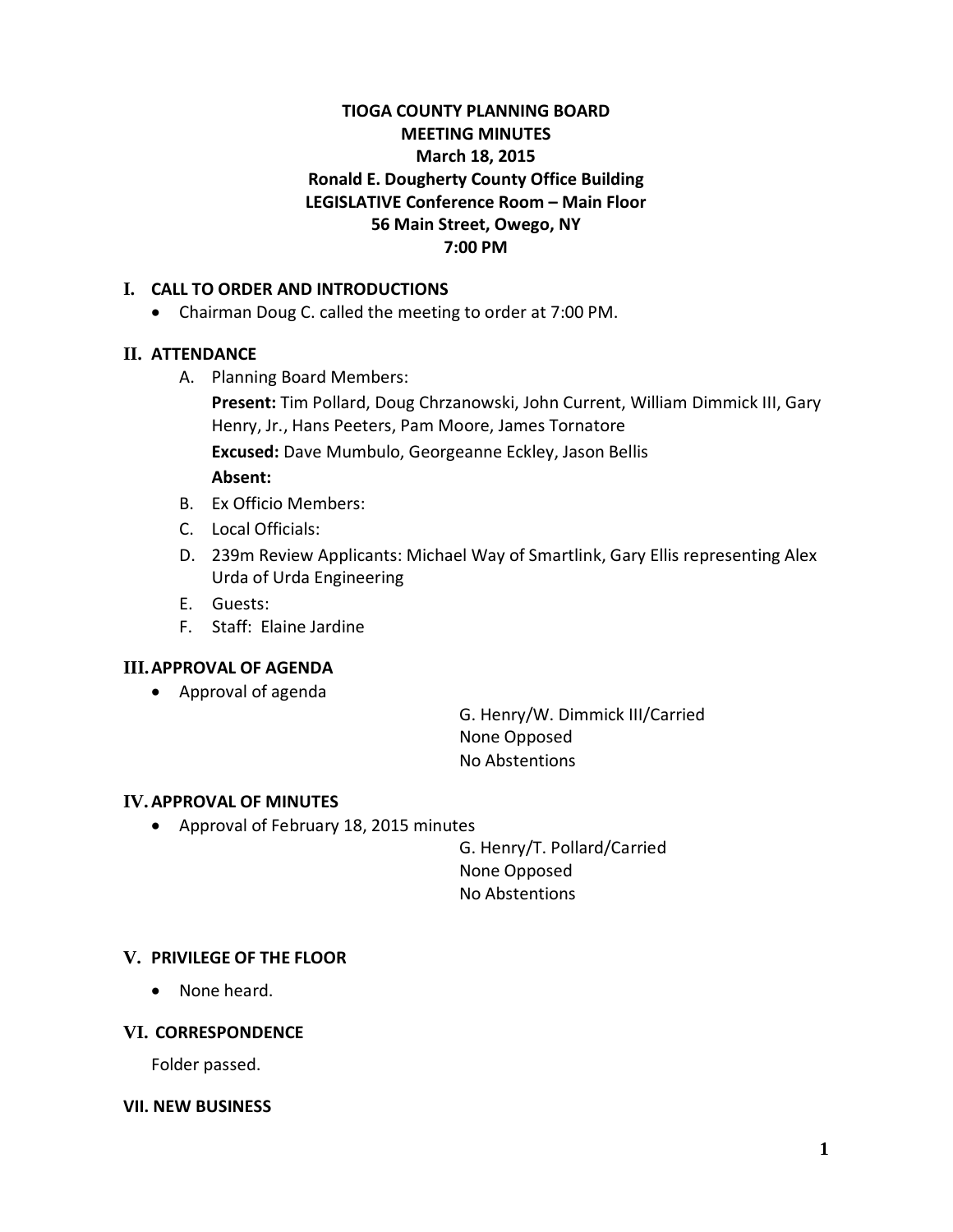### **A. 239 Reviews**

# **1. County Case 2015-003: Town of Barton, Site Plan Review / Telecommunications Facility, Smartlink on behalf of Horvath Communications**

The applicant is requesting a Site Plan approval to construct a 195-foot self-supported telecommunications tower on this 97-acre agricultural property owned by Fred and Gregory Schweiger. This project includes the tower itself, plus a fenced-in 80'x80' equipment compound area. The proposed lease area totals 100'x100'. The disturbed area will ultimately occupy only .63 acres of the large parcel. The applicant plans use the existing farm road for access. There will a locked gate at the access entrance from Oak Hill Road. The tower structure is collapsible and therefore will have a zero fall-zone if such an event occurs.

The facility will be unmanned. The neighborhood is agricultural.

This proposed action is subject to GML §239 as it is within 500 feet of a county road, and a property participating in the NYS Agricultural District program. The applicant has completed an Agricultural Data statement and sent to the adjacent farm property owners.

The only two items this proposal is not in compliance with, according to the Town of Barton Telecommunications Facilities Ordinance. First is parking area is to be designated on site plan to illustrate there is sufficient space for the number of service vehicles involved, and there is no such space designated on the site plan, although there is plenty of room for this. Second, the Town of Barton regulations require an 8-foot high fence around the ground structures, and this proposal calls for a 7-foot high fence.

Staff recommends approval of the telecommunications tower site plan review, with the conditions that the applicant, Barton Planning Board and Barton Town Board all mutually agree on parking space designation and height of fence.

**Q. G. Henry** – How many parking spaces are required? **A. E. Jardine** – Town of Barton Telecommunications Ordinance states "sufficient enough to accommodate all service vehicles involved in the facility".

**Q. T. Pollard** – Does the access road provide a turn-around area? **A. M. Way** – Yes there is turnaround space provided. It will be comprised of the same material as the access road – compacted gravel.

Q. H. Peeters – Will there be multiple vendor located on this cell phone tower? A. M. Way – Yes, Verizon and other carriers will collocate.

#### **Motion to recommend approval of the site plan review / telecommunications facility:**

| G. Henry/J. Current/Carried |
|-----------------------------|
| 8                           |
| U                           |
| U                           |
|                             |

**2. County Case 2015-004: Town of Owego, Special Use Permit Amendment, KRM Management Group, LLC**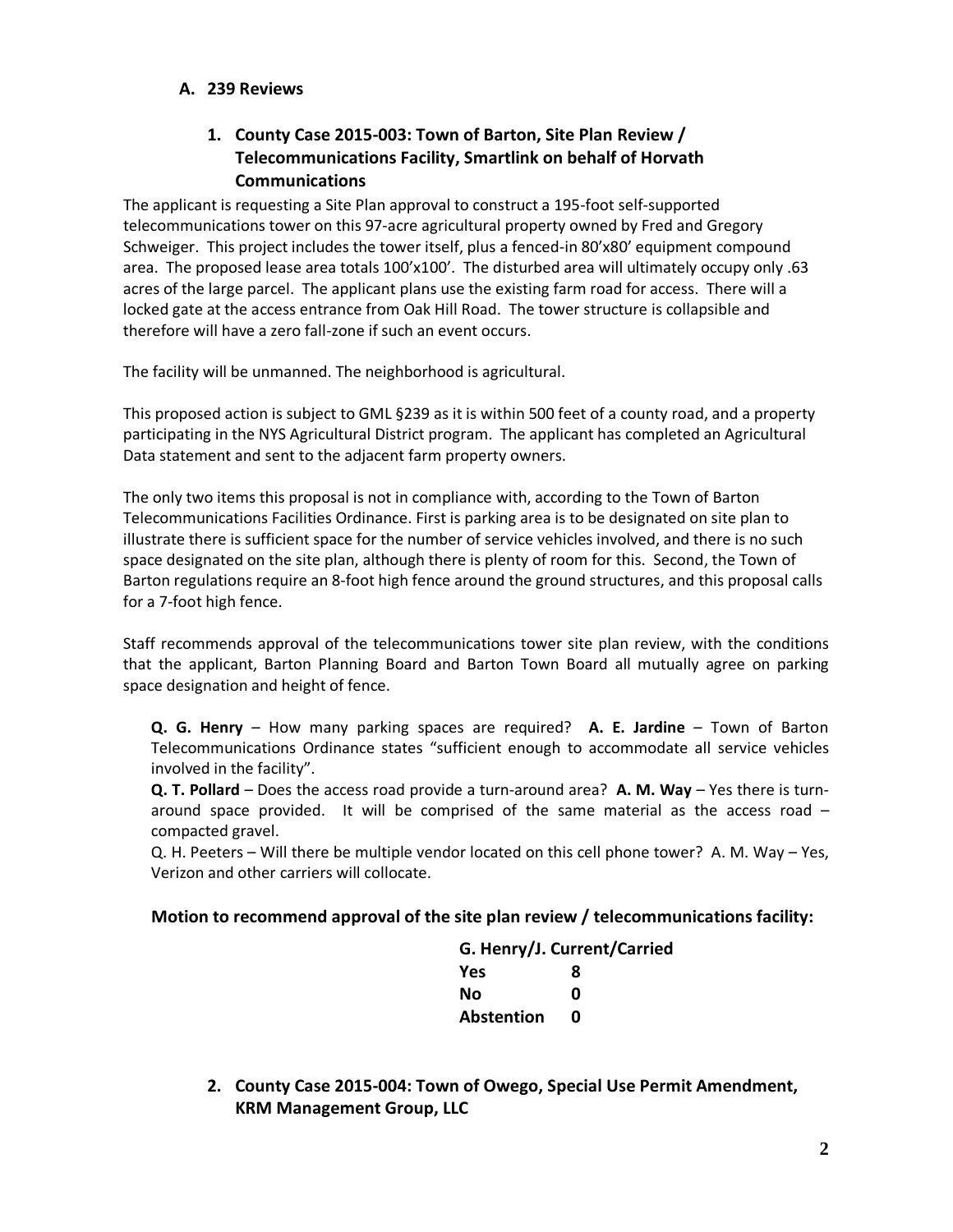The applicant first requested approval to fill this property in June, 2013 which is in Apalachin located between NYS Route 434 and Main Street. The Tioga County Planning Board recommended approval for the fill in case 2013-005. With that project the applicant filled 3.0 acres of the 4.9 acres property. The applicant's business partner has acquired the small residential parcel (1881 Main St) that is surrounded by the original property and has given the applicant permission for grading. This brings the total project acreage to 5.2 acres. Between filling a small portion of the current property and a small portion of the rear of the new property, the size of the increase in fill is 0.4 acres, bringing the total filled area to 3.4 acres. Both proposed fill areas are illustrated by gray shading on the site plan provided. The applicant states the reason for these 2 new fill areas is to provide better access from NYS Route 434 on the current property, and to make a flatter rear yard on the smaller residential property.

The area currently contains residential and commercial uses nearby. The proposed project is located within an Area of Special Flood Hazard Zone AE the 100-year floodplain. The established base flood elevation is 827 feet.

While the larger property is vacant, most surrounding properties are residential with NYS DOT property (State Route 434 and respective right of way) to the north. The new smaller parcel is residential.

The applicant has completed a Short EAF Part 1 and a floodplain development permit and submitted to the Town of Owego. The applicant is working with NYS DEC to amend the existing Stormwater Pollution Prevention Plan (SWPPP) to accommodate these changes. Additionally the applicant has previously received cultural resources clearance from OPRHP. The applicant's engineer conducted an amended HEC-RAZ flood analysis which again shows no impact regarding flooding impact of surrounding properties.

This case is subject to GML §239 because the fill site is within 500 feet of a state road.

Staff recommends approval of the special use permit amendment.

**Q. P. Moore** – How much additional fill are you bringing in? **A. G. Ellis** – Approximately 1,900 cubic yards.

**Q. D. Chrzanowski** – I see the fill area now involves the stream on the eastern portion of the parcel. How do you propose to handle the stream – with a crossing of some type? **A. G. Ellis** – Yes, there will be a 40-foot, 3-feet diameter storm pipe, as well as a grass swale. It is shown on the site plan.

#### **Motion to recommend approval of the site plan review / telecommunications facility:**

#### **G. Henry/D. Chrzanowski/Carried**

| Yes               | 8 |
|-------------------|---|
| Nο                | Ω |
| <b>Abstention</b> | Ω |

**VIII. REPORTS**

- A. Local Bits and Pieces
	- 1. Town of Candor G. Henry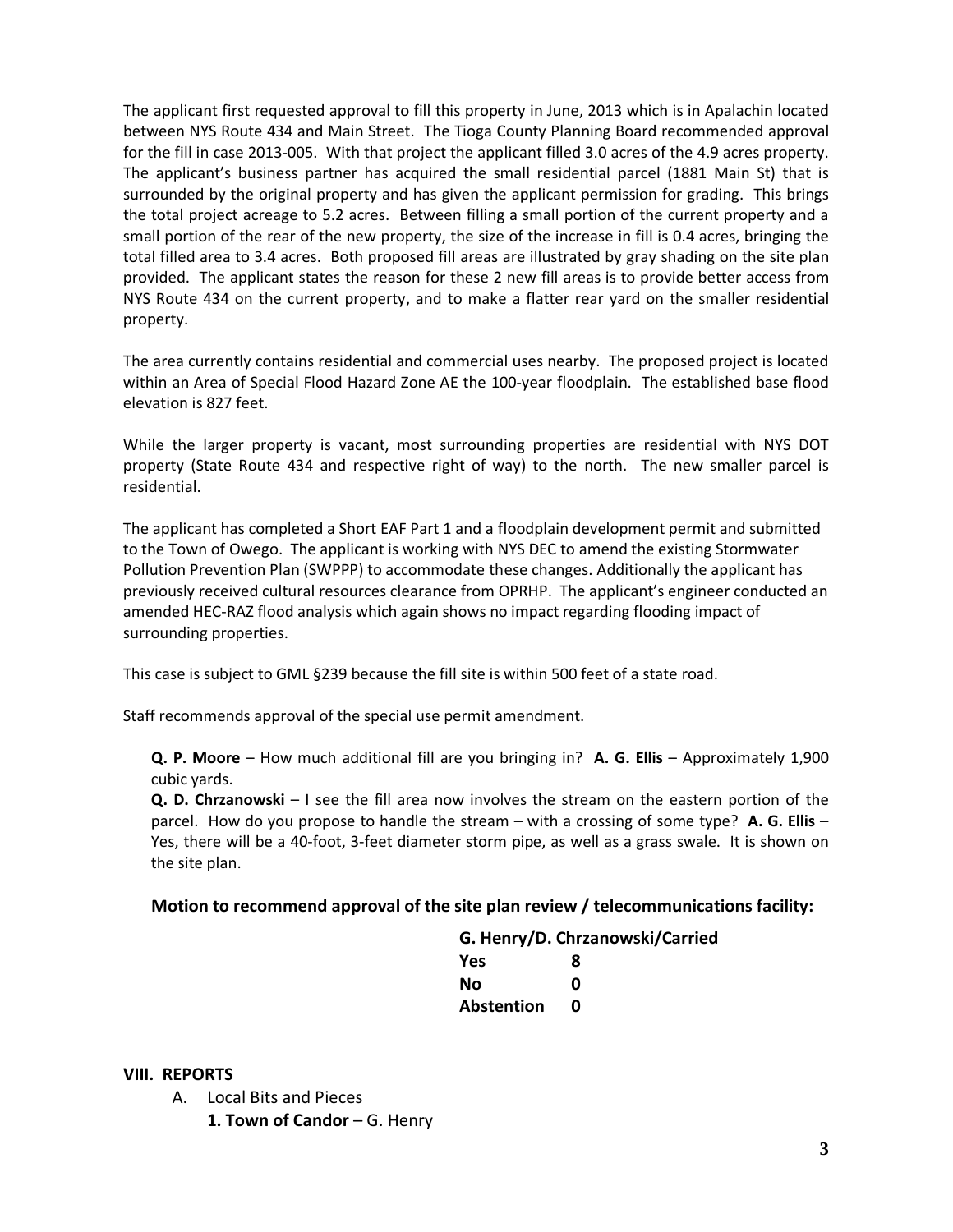- Older portion of Town Barn caught on fire earlier in the week. They lost 4 plow trucks and a loader.
- The survey sent out for the Comprehensive Plan update resulted in a successful return rate of 15%. PB is now compiling the responses.

# **2. Town of Nichols** – P. Moore

• No report.

# **3. Town of Berkshire - T. Pollard**

• Wondered about burned out building in center of Richford, and if code enforcement is working to tear it down.

# **4. Town of Tioga –** D. Chrzanowski

• No report.

# **5. Village of Waverly** – W. Dimmick III

• Nothing to report

# **6. Village of Owego** – G. Eckley

• Not in attendance.

# **7. Town of Newark Valley** – H. Peeters

• No report.

# **8. Village of Newark Valley – J. Tornatore**

- Municipal Building exterior rehabilitation work will begin this summer. This is possible by a grant from NYS OPRHP Municipal Historic Preservation program at 50/50 dollar match.
- Sidewalk construction on Whig Street will also be done this summer, made possible from a NYS DOT Safe Streets to School grant at 80/20 (homeowners) dollar match.
- E. Jardine informed Jim that the Newark Valley ZIP code 13811 exceeds OPRHP 10%+ poverty rate which results in a 75/25 dollar match. So if there is more municipal building exterior work or some interior work to start, a grant would be easier to match.

# **9. Town of Owego** – J. Current

- Nothing to Report
- **10. Town of Barton** D. Mumbulo
	- Not in attendance
- **11. Town of Richford** vacant
- **12. Spencer** vacant